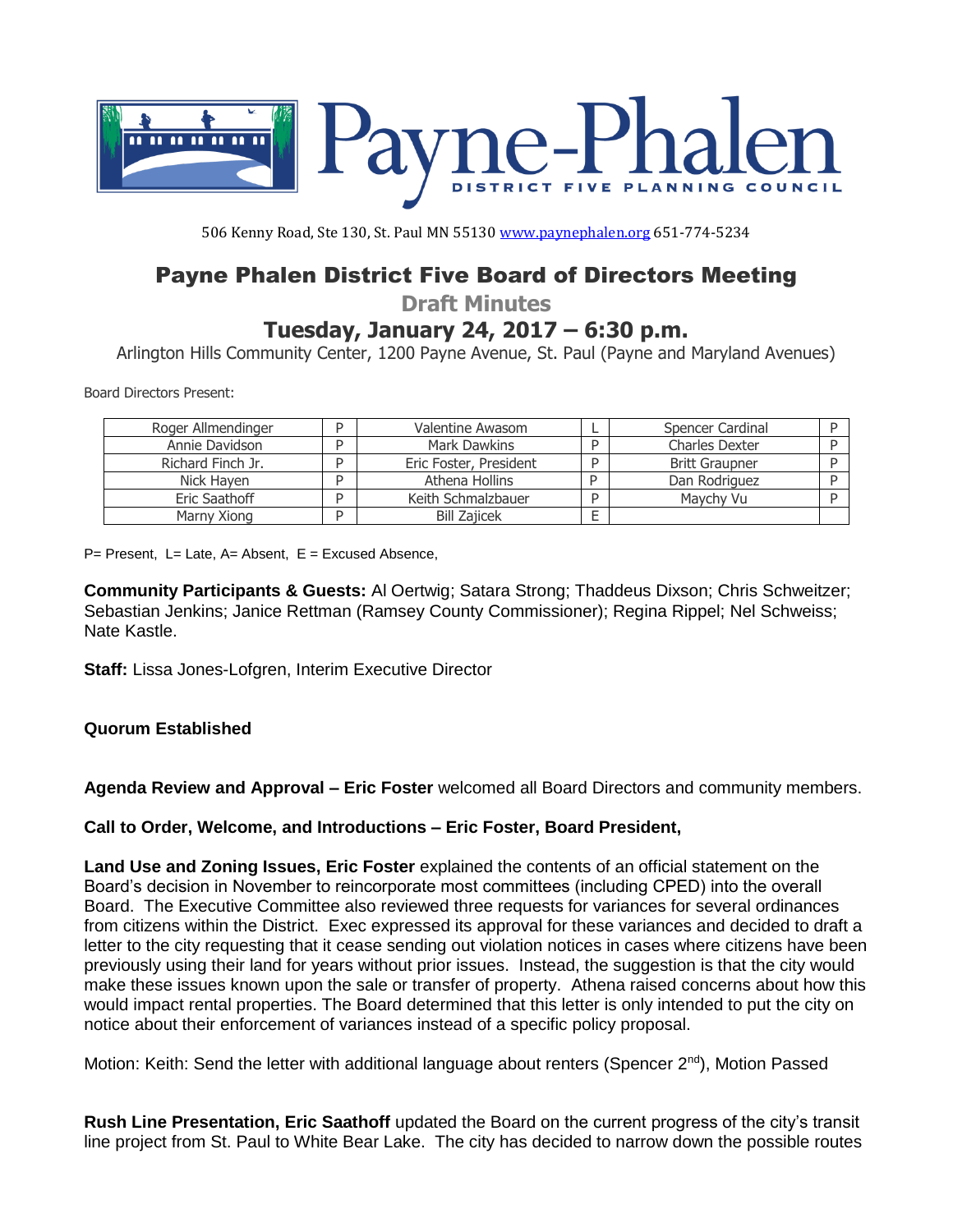to paths along the Bruce Vento trail for buses only. The route will mostly travel along Phalen Blvd and then take one of several remaining routes into downtown St. Paul. Routes along Phalen Blvd would have their own dedicated lane. Routes along 7<sup>th</sup> street would not. Route option 1 would be the best option for connecting the immediate District area to the existing Green Line and downtown.

Eric then proposed a motion that the Board express its support for option 1. Eric Foster asked about the impact on the existing Bruce Vento bike trail. The city has promised that it will maintain some sort of bike trail. Members from the community expressed strong interest in being informed of when the bidding process takes place for this in order for women and minority populations have a say in this process. Many community members showed their approval for option 1, but a few also mentioned that a rapid mobility bus along Phalen Blvd may be a cheaper option and more likely to be selected.

Motion: Express support for transit option 1 (Keith 2<sup>nd</sup>), Motion Passed

**Public Comment or Input:** Representatives from BLM requested the Board allow a presentation at the next meeting on a measure to get all police officers to carry personal liability insurance.

**Proposed Bylaw Changes, Eric Foster** announced that the Executive Committee has proposed two new bylaw changes which would be voted on during the annual meeting. The first is a proposal to change the number of Board members from 21 to 17. This would be done to help encourage greater attendance and prevent issues of being unable to maintain quorum.

Motion to include bylaw amendment (Annie) (2<sup>nd</sup> by Valentine), motion passed

The second bylaw change is to change the official name of the organization. The current proposal would be the Payne Phalen Community Council.

Motion (Keith) 2<sup>nd</sup> (Annie), Motion Passed

#### **Consent Agenda**

1. Draft CPED Committee Minutes from (December), 2016.

Motion (Britt), 2<sup>nd</sup> (Eric S.), Motion Passed

**President's Report, Eric Foster** updated the Board on the importance of maintaining attendance levels. Felipe Illescas and Danette Allrich Osano both submitted their resignations to the Board. Several other Board members have indicated that they will resign at the annual meeting. This will leave several vacancies regardless of whether or not the proposed bylaw changes happen. Eric also announced that he will appoint the nominations committee for vacant Board seats and requested all interested Board members to participate. Eric also requested volunteers for the Ad hoc committee to find a permanent Executive Director in time for the April annual meeting.

**Financial Report, Annie Davidson** updated the Board on the financial situation as of the beginning of 2017 and the draft 2017 budget. The Board still needs to find about \$600 to balance for the year, but the finances are otherwise balanced. Annie also mentioned LegalCorps which is an organization that helps nonprofits with bylaw changes and other legal matters. The Executive Committee will send an application for free assistance from this organization for matters of bylaw changes and official name changes.

Motion: Approve the 2017 budget (Eric S)  $2^{nd}$  (Maychy), Motion Passed